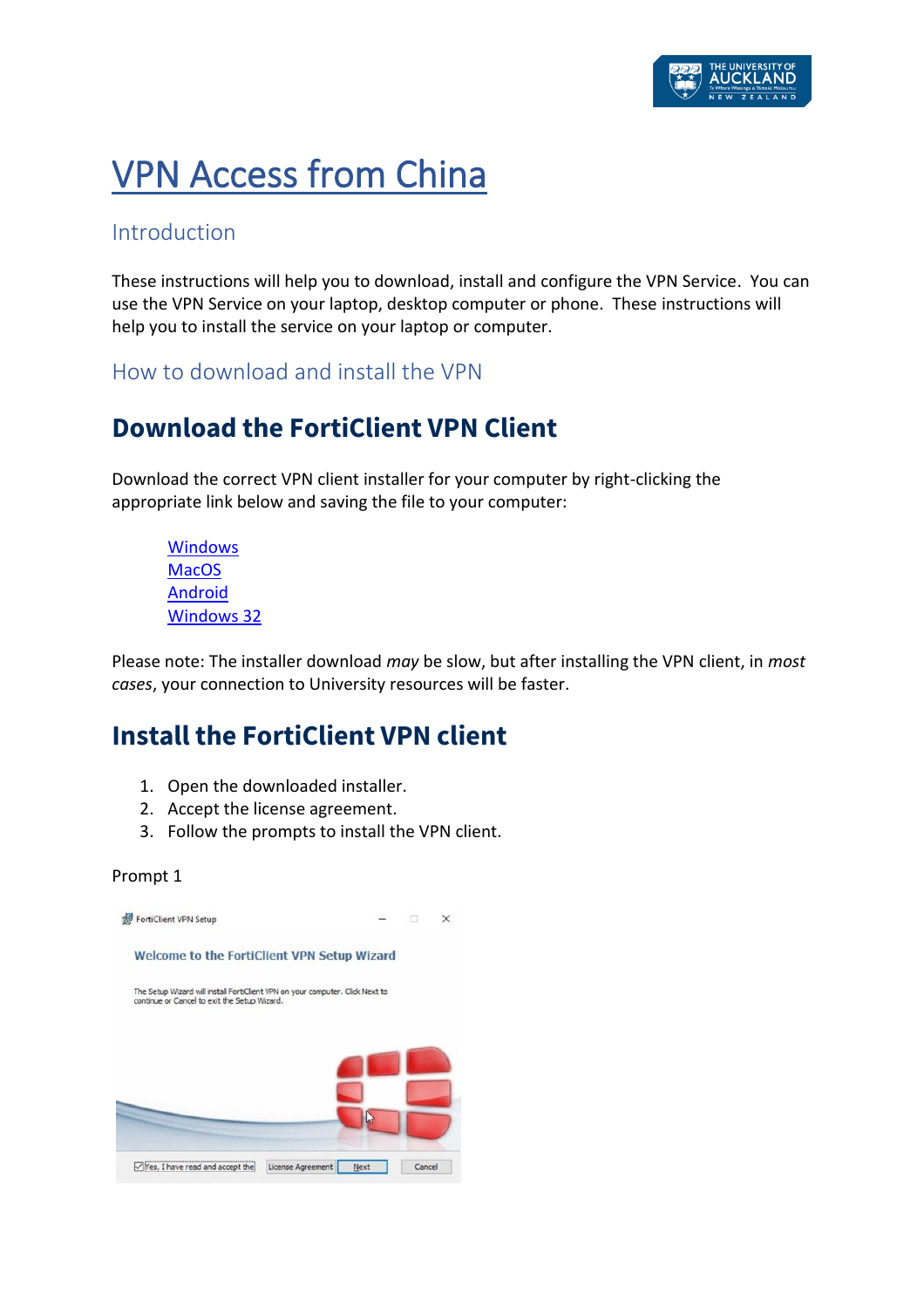

### Prompt 2

| FortiClient VPN Setup                                                                                                                          |      |         |        |  |
|------------------------------------------------------------------------------------------------------------------------------------------------|------|---------|--------|--|
| <b>Ready to install FortiClient VPN</b>                                                                                                        |      |         |        |  |
| Click Install to begin the installation. Click Back to review or change any of your<br>installation settings. Click Cancel to exit the wizard. |      |         |        |  |
|                                                                                                                                                |      |         |        |  |
|                                                                                                                                                |      |         |        |  |
|                                                                                                                                                | Back | Install | Cancel |  |

### Prompt 3

| <b>Installing FortiClient VPN</b>                            |             |       |        |  |
|--------------------------------------------------------------|-------------|-------|--------|--|
| Please wait while the Setup Wizard installs FortiClient VPN. |             |       |        |  |
| Status:                                                      |             |       |        |  |
|                                                              |             |       |        |  |
|                                                              |             |       |        |  |
|                                                              |             |       |        |  |
|                                                              | <b>Back</b> | Next. | Cancel |  |

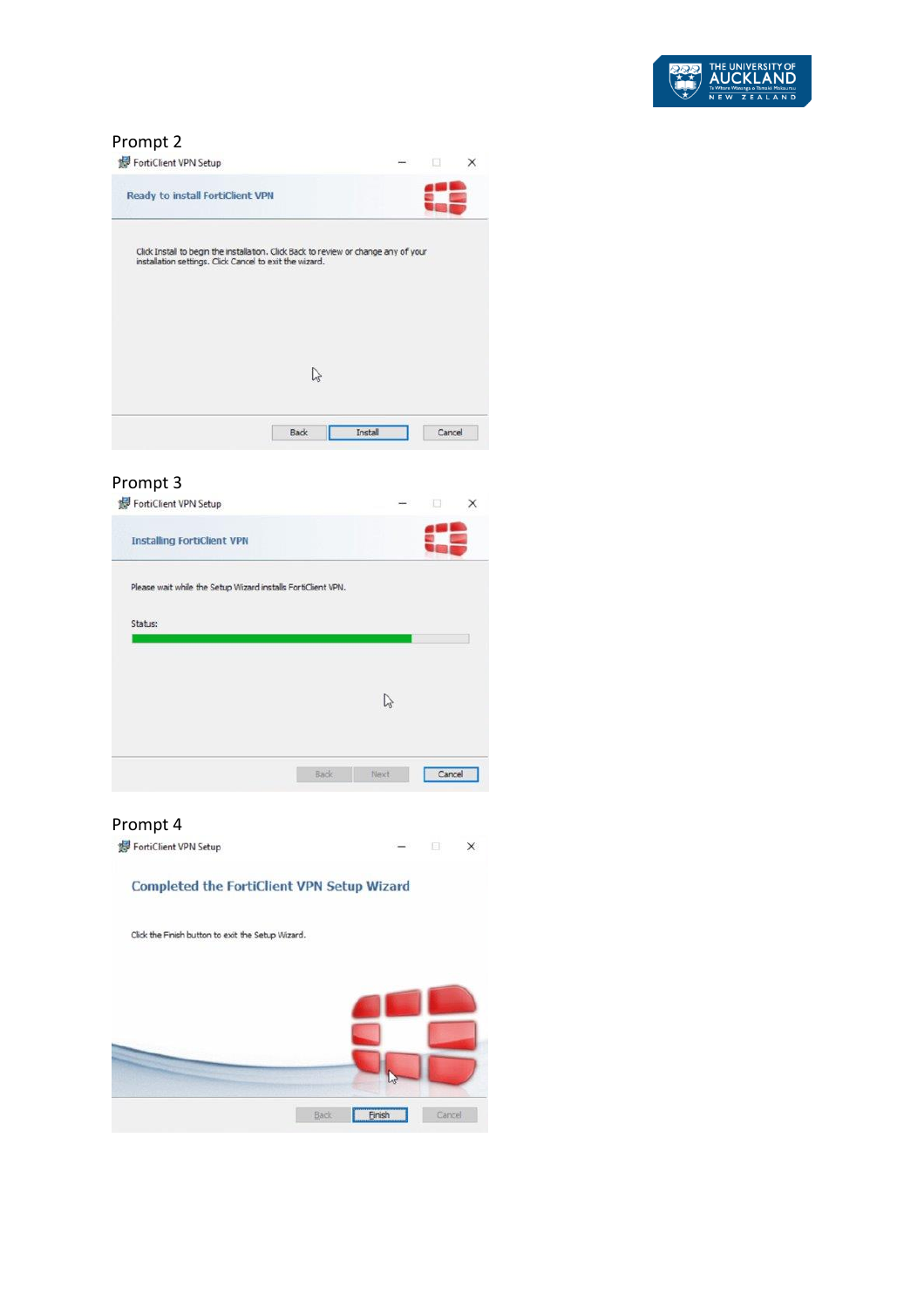

### How to configure the VPN

# **Set up the FortiClient VPN client**

- 1. Open the FortiClient VPN client.
- 2. Click **the I acknowledge**... checkbox, then click **I accept.**



3. Click **Configure VPN**

| FortiClient -- The Security Fabric Agent                                                 |                                                                                                                                                                                 | $\times$<br>$\Box$<br>$\overline{\phantom{m}}$ |
|------------------------------------------------------------------------------------------|---------------------------------------------------------------------------------------------------------------------------------------------------------------------------------|------------------------------------------------|
| File Help                                                                                |                                                                                                                                                                                 |                                                |
| FortiClient VPN                                                                          |                                                                                                                                                                                 | 俗                                              |
| Upgrade to the full version to access additional features and receive technical support. |                                                                                                                                                                                 |                                                |
| <b>VPN Name</b><br>Username<br>Password                                                  | 6<br>$\cdot \mathbb{R}$<br>Add a new connection<br>User1<br>Edit the selected connection<br>Delete the selected connection<br>Save Password<br>Always Up<br>m<br><b>Connect</b> |                                                |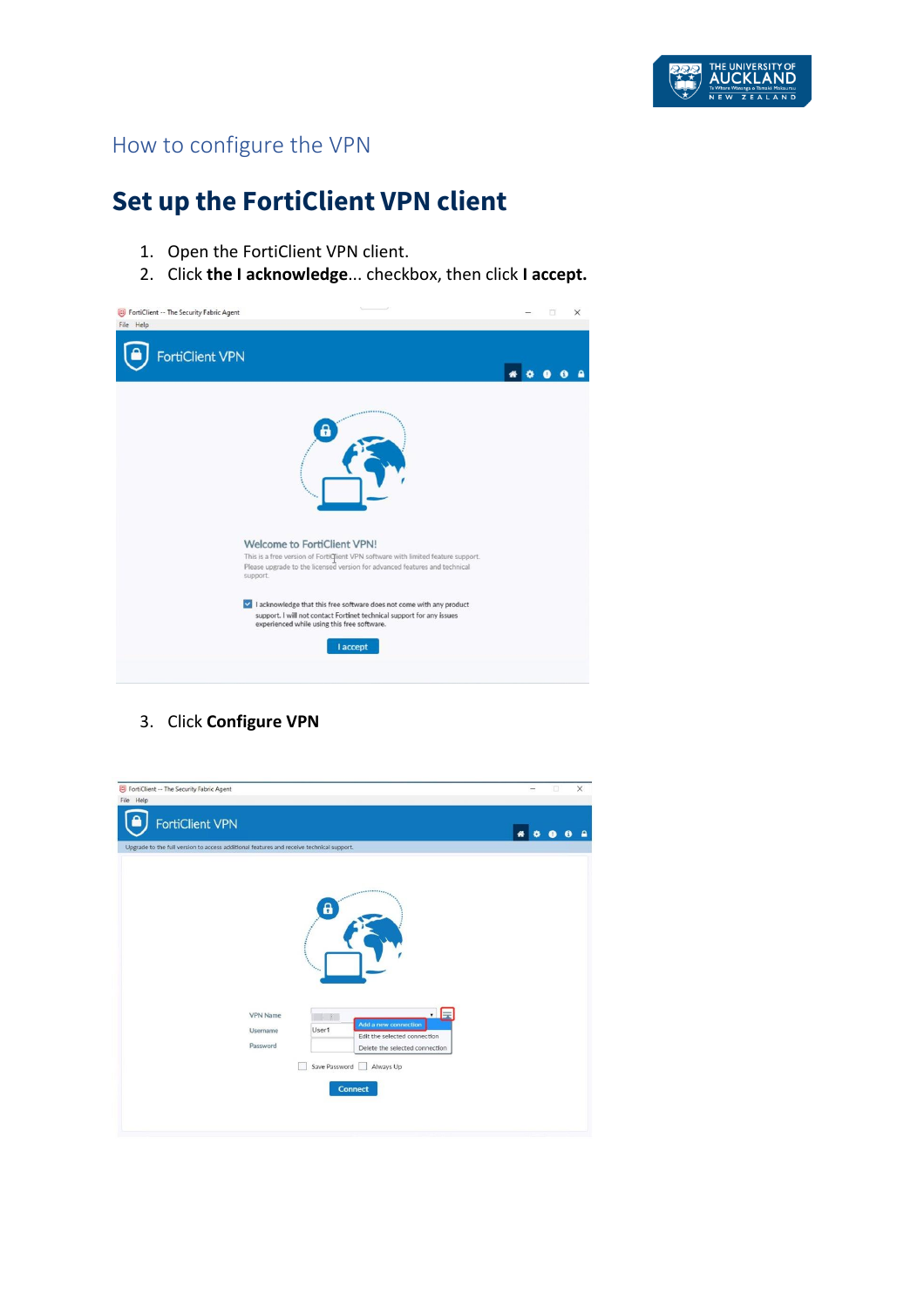

4. In the **New VPN Connection** Window: enter the following information

| <b>VPN</b>                | <b>SSL-VPN</b>                                         | <b>IPsec VPN</b> |                                                                   |
|---------------------------|--------------------------------------------------------|------------------|-------------------------------------------------------------------|
| <b>Connection Name</b>    | UoA-VPN-SZ                                             |                  |                                                                   |
| Description               | UoA-VPN-SZ                                             |                  |                                                                   |
| <b>Remote Gateway</b>     | 120.78.11.69                                           |                  | $\mathbf{x}$                                                      |
|                           | +Add Remote Gateway<br>Customize port<br>10443         |                  |                                                                   |
| <b>Client Certificate</b> | None                                                   |                  | ▼                                                                 |
| Authentication            | Prompt on login <b>O</b>                               | Save login       |                                                                   |
| Username                  | UPI                                                    |                  |                                                                   |
|                           | Do not Warn Invalid Server Certificate<br>$\checkmark$ |                  |                                                                   |
|                           |                                                        |                  | Unique Personal Identifier. Your<br>username/login (e.g. jsmi123) |
|                           | Cancel                                                 | <b>Save</b>      |                                                                   |

- a. VPN: **SSL-VPN**
- b. Connection Name: **UoA-VPN-SZ**
- c. Description: **UoA-VPN-SZ**
- d. Remote Gateway: Enter the details for the nearest location to you. If you are unable to connect to the nearest location, or if the service is very slow, try a different location:
	- i. Shanghai: **106.15.137.68**
	- ii. Shenzhen: **120.78.11.69**
- e. Customize port: **Tick**, enter **10443**
- f. Client Certificate: **None**
- g. Authentication: Select **Save login**
- h. Username: **Enter your UoA Unique Personal Identifier. Your username/login e.g. jsmi123**
- i. Do not Warn Invalid Server Certificate: **Tick**
- j. Click **Save.**